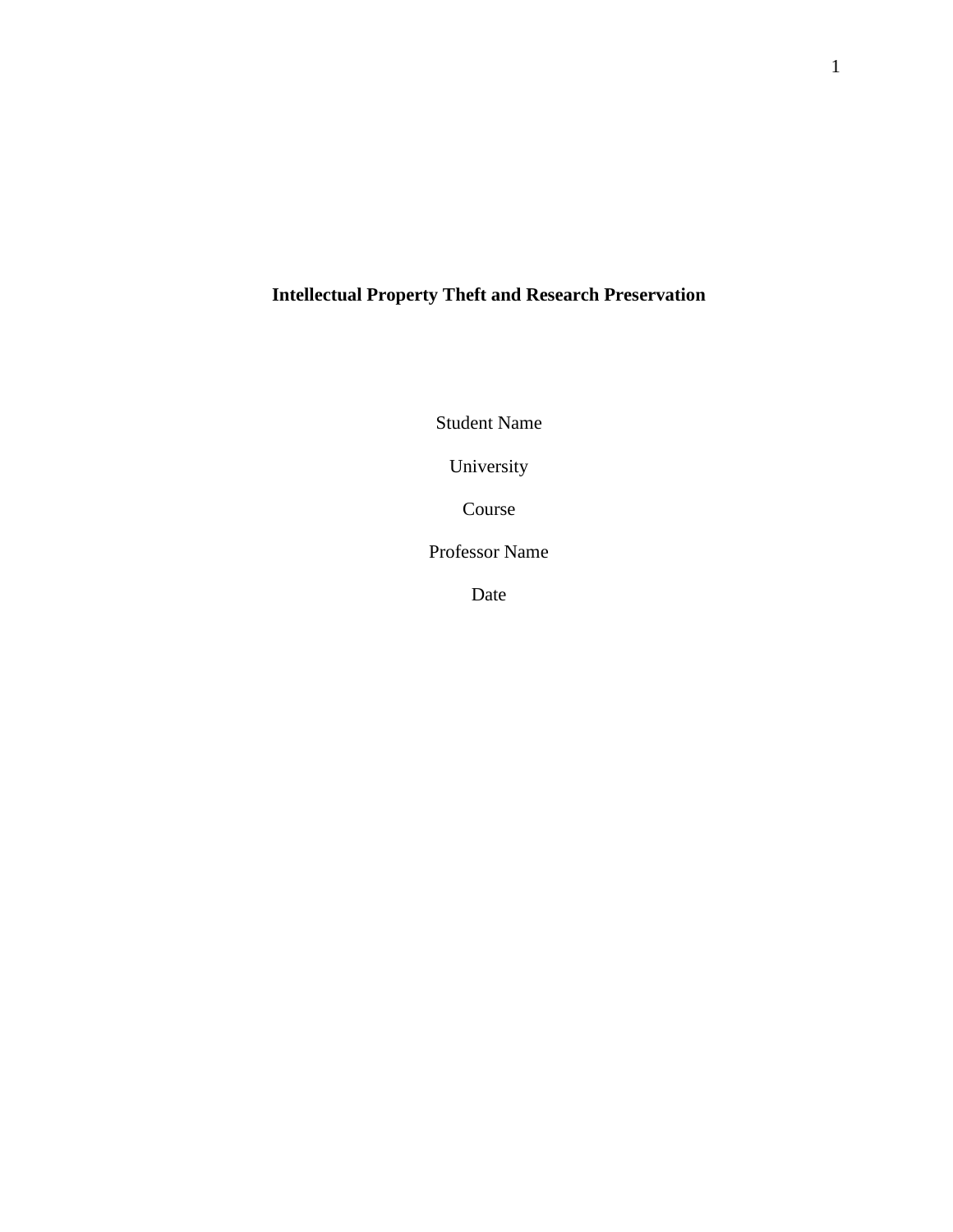#### **Intellectual Property Theft and Research Preservation**

The growth in the international economy relies on technological innovations that fuel intellectual property (IP) development, innovation, research, and intellectual capital development. The reliance on IP has become the most valuable responsibility where organizations can potentially invest. In the past, the United States has been the universal leader in exploration and novelty. Nonetheless, with the emergence of countries like China, the position once held by the U.S. is challenged. Critics argue that IP loss and theft and the economic situation held by the U.S. is becoming a challenge for businesses and how student research teams are funded. Therefore, it is critical that every action taken should safeguard IP loss and further scientific studies and information sharing. However, significant enough is to ensure that no more destruction is associated with the creation of intellectual capital. To warrant that such actions are realized, decision-makers and contributors have to acknowledge the challenge of IP theft by providing thoughtful responses on how intellectual security concerns are addressed.

#### **Scope of the Problem**

The effects attributed to IP theft are overwhelming, significantly when the problem is associated with intellectual property theft and foreign entities' capital loss among research universities. The economic loss encountered by the U.S. has amounted to billions of dollars due to IP theft and loss. Haas (2018) argues that the financial loss has been exacerbated by China surpassing the U.S. as an economic powerhouse by developing its principal intellectual stores. In 2017, the National Bureau of Asian Research's IP Commission Report showed a probable \$225 billion got missing due to IP theft-related actions like imitated products and copied software (National Bureau of Asian Research, 2017). Another \$600 billion has been attributed to trade secret theft.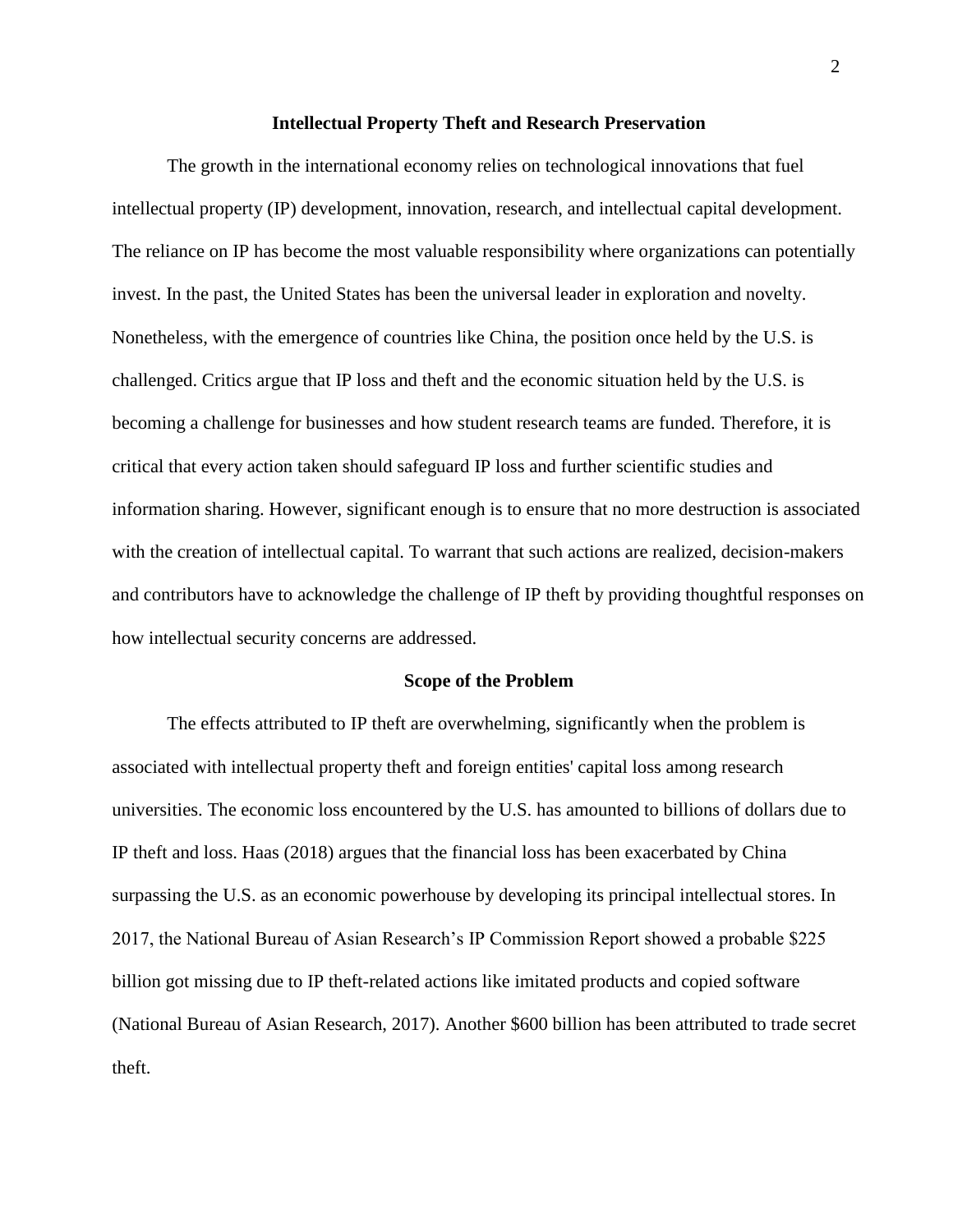With the economic challenges linked to IP theft and loss, there have been long-lasting outcomes to the ability to share information and academic research freely. Unless measures are taken, the negative impacts associated with IP theft are exacerbated research talent shortage and a decline in government-funded research. Other associated negative impacts are limitations on foreign researchers' ability to partake in management-funded examinations and a decrease in educational engineering, math, science, and technology.

#### **Foreign IP Theft**

The challenge with foreign IP theft is costly, and among universities in the U.S., intellectual property theft has been associated with foreign entities. With this comes the need for stricter foreign student screening, hindering the intent to gain access to academic research institutions. The worldwide students' number on American campuses has to be constrained to diminish IP theft jeopardy; however, this results in extra costs (Lieber, 2018). While the IP theft threat comes with international students, limiting the number will result in severe financial outcomes for higher learning institutions, domestic students in these institutions, and the country's economy. Loudenback (2016) shows that by reducing the international students' number in higher education institutions in the U.S., recovering the lost global student revenue would mean the institutions are passing the cost to domestic students.

The other influence that IP theft has is the ongoing and active academic visas evaluation for students. Based on Ambrose (2018), curbing educational visas for Chinese undergraduates, in particular, has been attributed to the acceptance that China is common for cyber-related breaches, which have resulted in IP theft. With the knowledge, government stakeholders in the country, alongside lawmakers, are involved in creating security restrictions on research projects that are federally funded. In filling a visa application, a student must provide additional information on their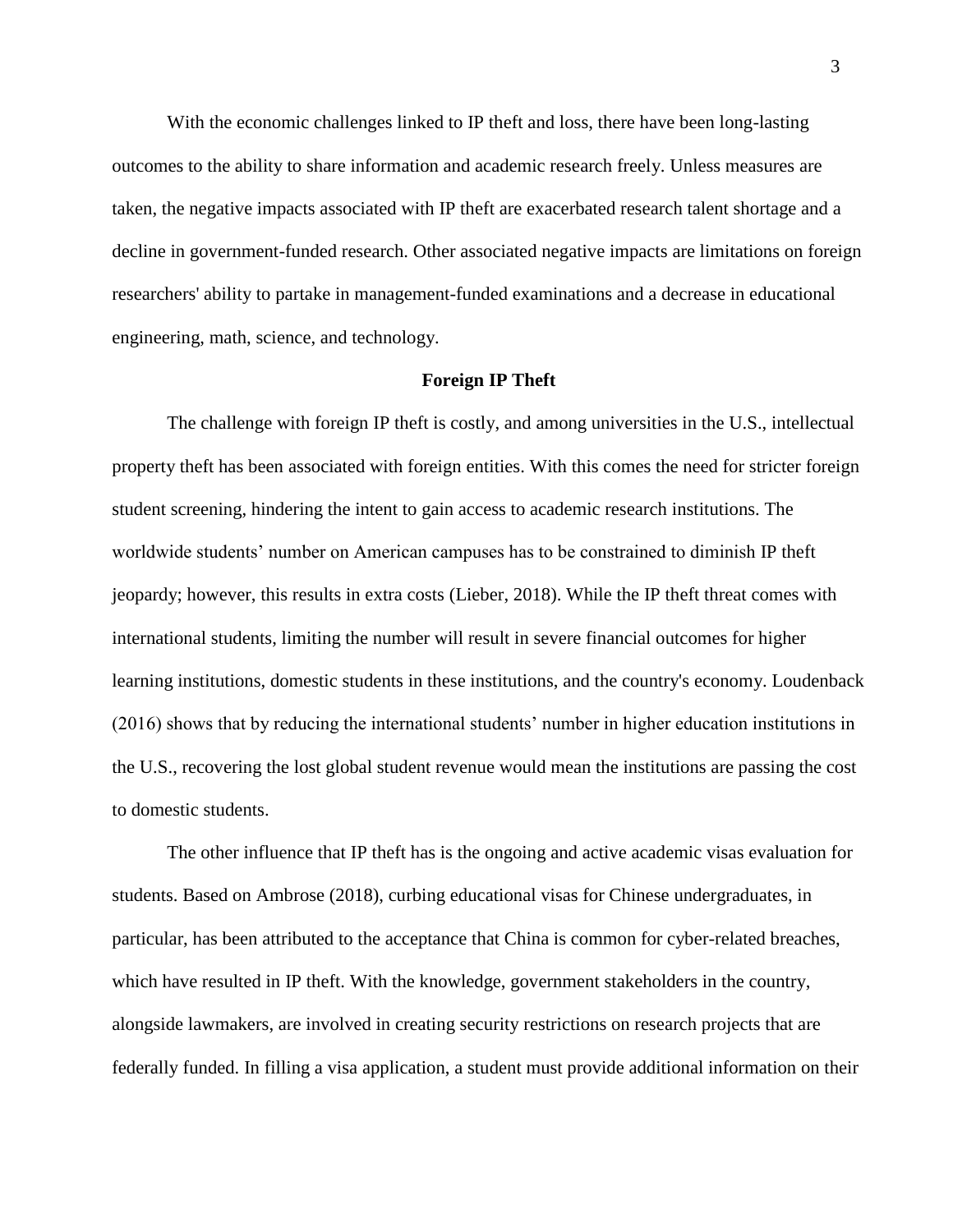future jobs, family, and finances that would exist after achieving the degree ("F1 student visa," n.d.). In this way, their opportunities are determined by a combination of external and internal factors.

When international students apply for their academic visas, eliminating bad actors requires an appropriate time allotment that thoroughly vets student applications and traces financial support before being admitted to the U.S. By swinging the pendulum too far, the academic visa restrictions might be difficult or too costly to overcome. Edwards (2016) shows that fighting the IP theft problem using this approach at research institutions is challenging since it endangers the scholarly precepts fundamental to academic research and freedom. Combating IP theft in such a way may also adversely affect how some higher learning institutions will be willing to participate in research initiatives funded by the government. How university research programs relate to the federal governments is a subject that is still under evaluation. However, the relationship has been a fundamental tenet that academic researchers use as the basis for their freedom. Therefore, basic research has been driven by the need to generate scientific discoveries and educate the workforce, and interfering with the relations could have drastic outcomes even if for national security issues.

# **Issues Surrounding the Problem of IP Theft**

## **American Graduate Student Disappearance**

Many students in American universities comprise international students, and more than one million of these individuals are enrolled in higher education programs. Leiber (2018) shows that approximately 5 percent of all the people in higher learning institutions are from other places. Attracting global talent to work in the research programs in the U.S. is critical in the country. In 2018, the percentage of international students applying for positions in American universities declined by 11 percent. The trend raised concerns due to the existing shortage in the number of graduate research talent. The impossibility of engaging international students in this area can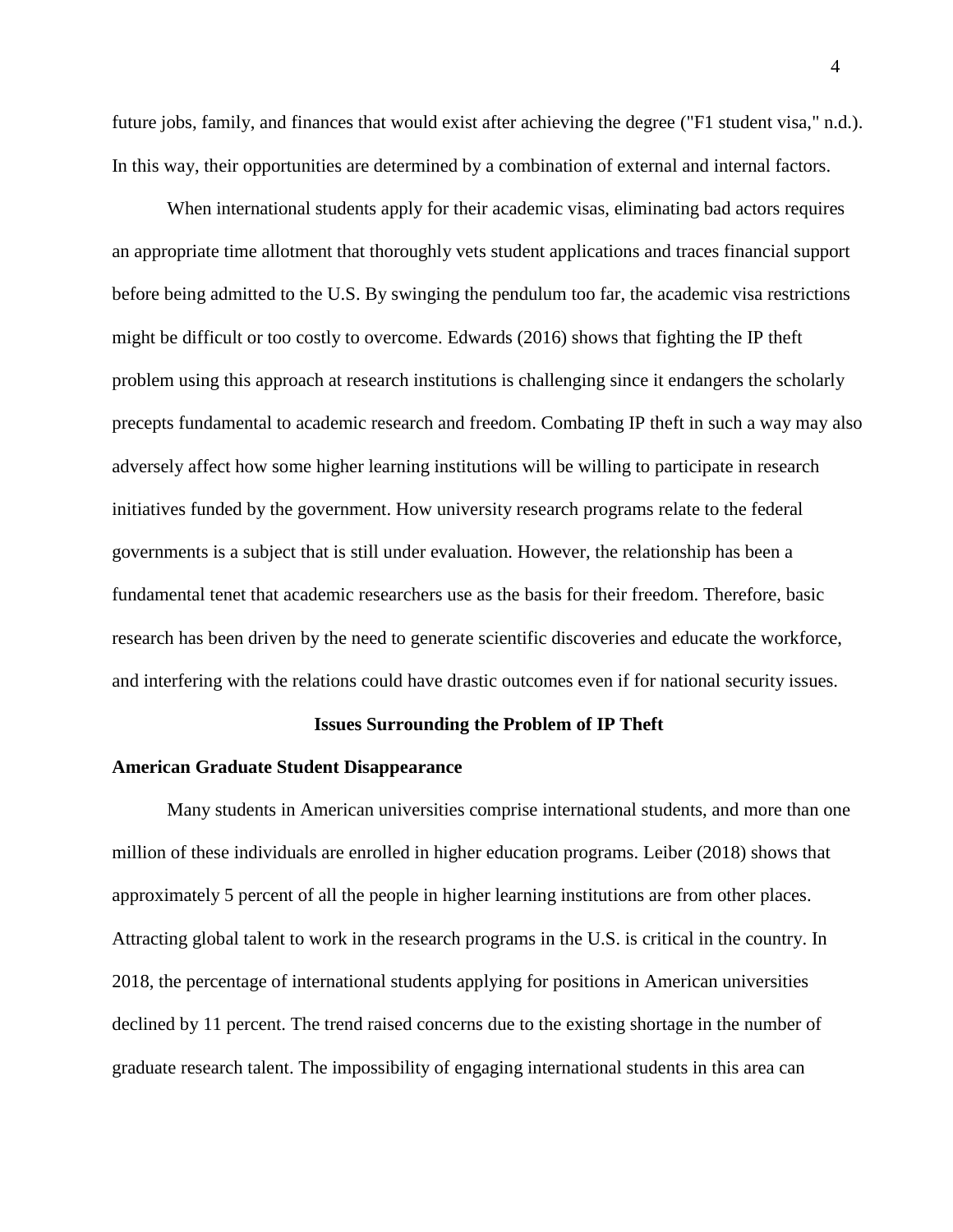undermine the capacity of the American initiatives of higher learning institutions towards innovation (Thomas et al., 2019). Furthermore, this circumstance could worsen the ability to generate intellectual property and, consequently, be detrimental to the value of corresponding efforts.

## **Shortage of Research Talent**

The idea that the U.S. encounters a decline in a scientific investigation has been a decadelong issue, with suggestions calling for the need for advanced-degree graduate holders in STEMassociated fields. The absence of curiosity in entering postdoctoral courses in the investigation has been linked to two main issues: time to secure the appointment and low salary associated with postdoctoral jobs. While the U.S. has been long involved in the massive successful recruitment of international scientists since the Second World War, the trend has changed over the years. Guarino et al. (2018) show that the recruitment trend changes have been linked to other nations giving foreign-born scientists higher salaries and additional incentives. Comparing China with the U.S., China has been attracting foreign-born scientists by funding large-scale science projects and with this offering better remuneration packages for scientists over the U.S.

Throughout the world, hard science skills and research talent are highly sought after. With respect to academia, all other sectors are looking for computer scientists. With the national shortage of computer scientists in the U.S., the wages of these professionals are, on average, five times higher (Thomas et al., 2019). The challenge with computer scientists has had tremendous outcomes in most universities offering computer science programs resulting in an additional burden to the small pool of computer scientists.

#### **Cyber Security**

Most people are aware of the growing challenge associated with cyber security. However, not all are aware of the problem's significance and the expense associated with it. Fighting the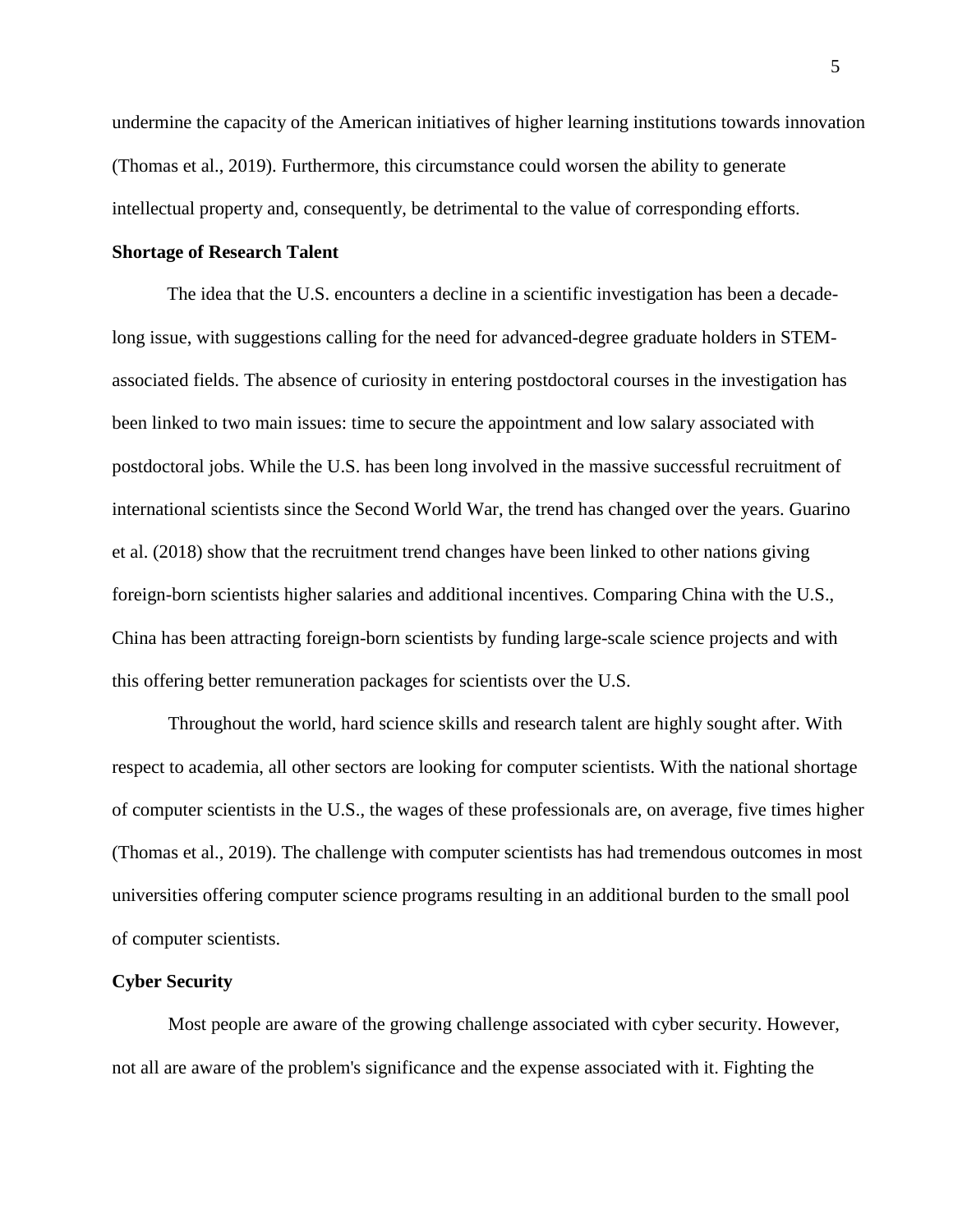situation requires that people have to be mindful of its existence and that it is being solved appropriately. The scale of cyber security issues makes the problem an explosive subject. Profit is the main motive that most cyber criminals conduct the crime, and the offense is undoubtedly profitable (Osborne, 2018). Advanced persistent and insider threats become two significant issues when it comes to safeguarding intellectual property and intellectual capital.

Insider threats are associated with individuals within an organization, which are the common cyber security attack targets. When compromised, individual users give a high access level based on their classes within organizations (Crowd Research Partners, 2018). Combating this insider threat makes organizations take proactive measures like deterrence methods, awareness and training, and data and user monitoring. On the other hand, advanced persistent threats allow for wide-ranging and profound computer system access and organizations (Thomas et al., 2019). Data thefts can go undetected for a long time, and criminals can steal information from more than one organization of computer systems at once.

# **Conclusion**

Intellectual property theft and intellectual capital loss are significant issues in the U.S. Among the countermeasures to safeguard IP theft and capital loss have been associated with limiting the ability to use international research talent. If the challenge goes unnoticed, the outcomes attributed to IP theft and loss have a significant impact on research abilities in universities. Therefore, academic stakeholders have the mandate of addressing the problem with the government to change the security of institution information.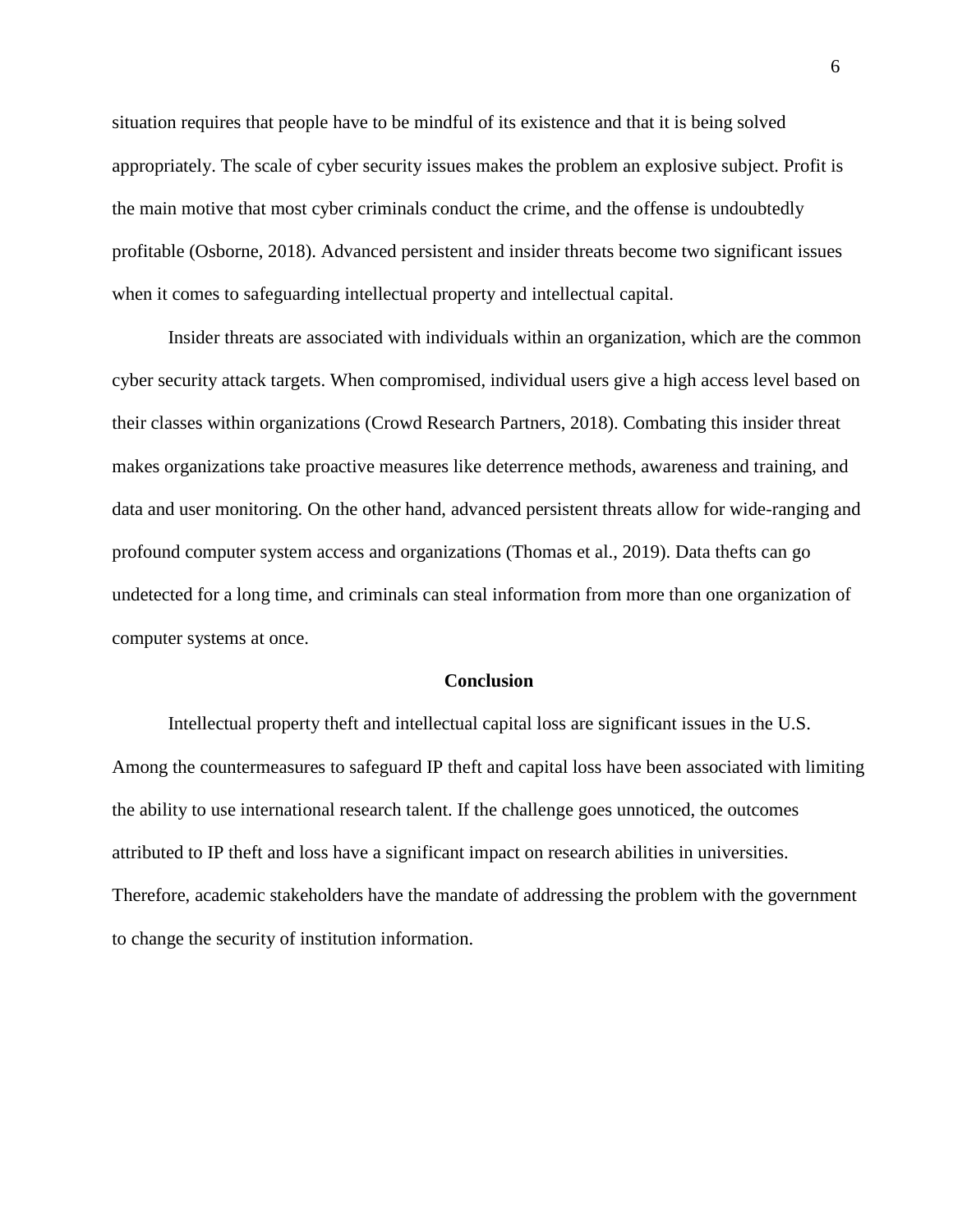## **References**

- Ambrose, M. (2018, March 16). *US confronting threat of Chinese exploitation of intellectual property.* The American Institute of Physics. [https://www.aip.org/fyi/2018/us-confronting](https://www.aip.org/fyi/2018/us-confronting-threat-chinese-exploitation-intellectual-property)[threat-chinese-exploitation-intellectual-property](https://www.aip.org/fyi/2018/us-confronting-threat-chinese-exploitation-intellectual-property)
- Crowd Research Partners. (2018). *Insider threat.* [https://crowdresearchpartners.com/wp](https://crowdresearchpartners.com/wp-content/uploads/2017/07/Insider-Threat-Report-2018.pdf)[content/uploads/2017/07/Insider-Threat-Report-2018.pdf](https://crowdresearchpartners.com/wp-content/uploads/2017/07/Insider-Threat-Report-2018.pdf)

Edwards, J. (2016, May 20). *U.S. targets spying threat on campus with proposed research clampdown*. Reuters. [https://www.reuters.com/article/us-usa-security](https://www.reuters.com/article/us-usa-security-studentsidUSKCN0YB1QT)[studentsidUSKCN0YB1QT](https://www.reuters.com/article/us-usa-security-studentsidUSKCN0YB1QT)

- *F1 student visa.* (n.d.). International Student. Retrieved November 17, 2021, from <https://www.internationalstudent.com/immigration/f1-student-visa/>
- Guarino, B., Rauhala, E. & Wan, W. (2018, June 3). *China increasingly challenges American dominance of science.* The Washington Post. [https://www.washingtonpost.com/national/health-science/china-challenges-american](https://www.washingtonpost.com/national/health-science/china-challenges-american-dominance-of-science/2018/06/03/c1e0cfe4-48d5-11e8-827e-190efaf1f1ee_story.html)[dominance-of-science/2018/06/03/c1e0cfe4-48d5-11e8-827e-190efaf1f1ee\\_story.html](https://www.washingtonpost.com/national/health-science/china-challenges-american-dominance-of-science/2018/06/03/c1e0cfe4-48d5-11e8-827e-190efaf1f1ee_story.html)
- Haas, L.J. (2018, March 6). *Global power is shifting from the U.S. to China*. The U.S. News. [https://www.usnews.com/opinion/world-report/articles/2018-03-06/global-power-is-shifting](https://www.usnews.com/opinion/world-report/articles/2018-03-06/global-power-is-shifting-from-the-us-to-china)[from-the-us-to-china](https://www.usnews.com/opinion/world-report/articles/2018-03-06/global-power-is-shifting-from-the-us-to-china)
- Lieber, N. (2018, November 8). *Visa headaches discourage foreign applicants to U.S business schools.* Bloomberg. [https://www.bloomberg.com/news/articles/2018-11-08/visa-headaches](https://www.bloomberg.com/news/articles/2018-11-08/visa-headaches-discourage-foreign-applicants-to-u-s-b-schools)[discourage-foreign-applicants-to-u-s-b-schools](https://www.bloomberg.com/news/articles/2018-11-08/visa-headaches-discourage-foreign-applicants-to-u-s-b-schools)
- Loudenback, T. (2016, September 17). *International students are now 'subsidizing' public American universities to the tune of \$9 billion a year.* Business Insider.